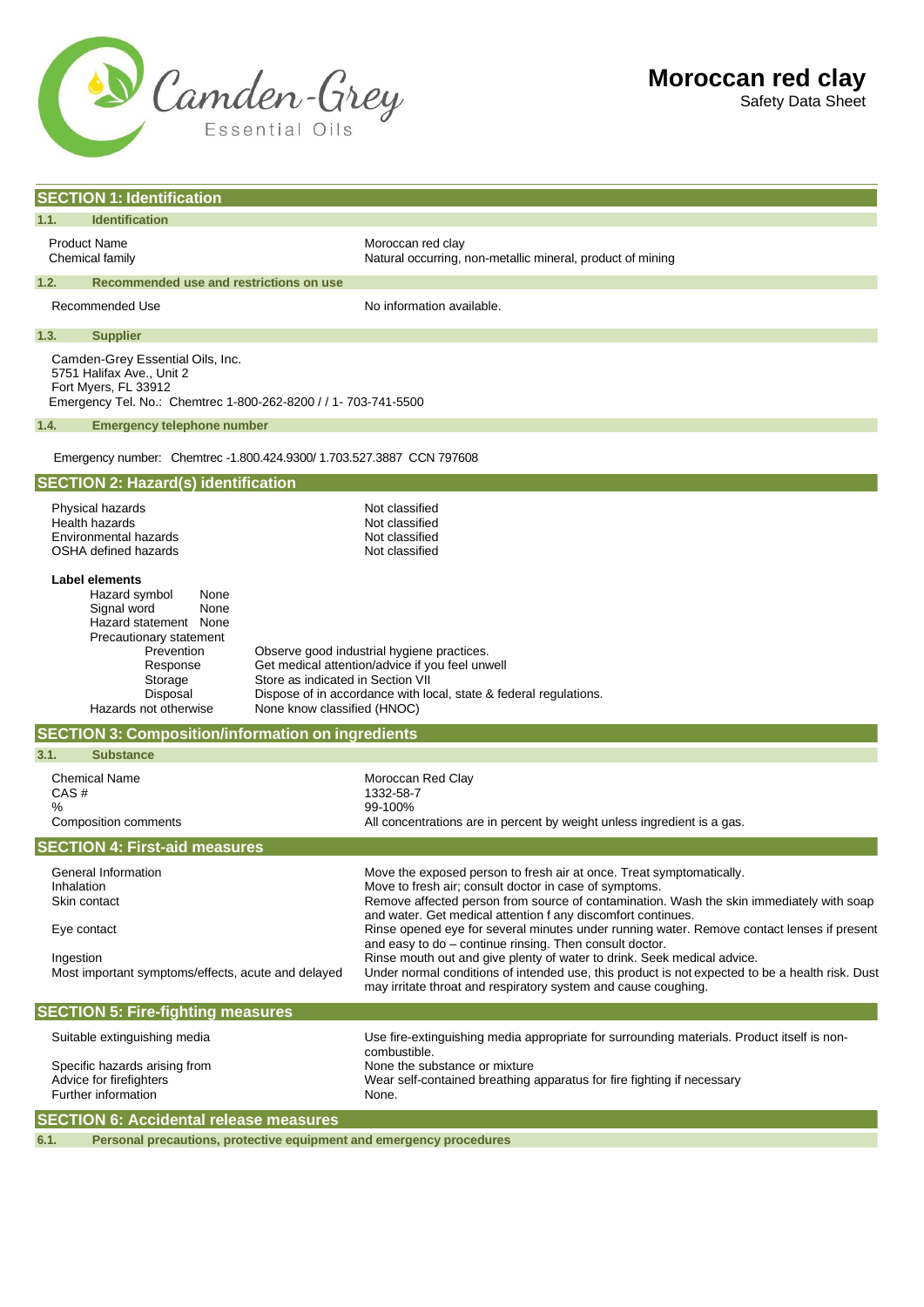# **Moroccan red clay**

Safety Data Sheet

Avoid airborne dust generation. If the generation of dust is likely, personal protection equipment should be worn in compliance with national legislation.

#### **6.2. Environmentalprecautions**

Do not discharge into drains, water courses or onto the ground.

#### **6.3. Methods and materials for containment and cleaning up**

Avoid dry sweeping and use water spraying or vacuum cleaning systems to prevent airborne dust generation. Wear personal protective equipment in compliance with national legislation.

#### **6.4. Reference to other sections**

For personal protection, see Section VIII, For Waste Disposal see Section XIII.

#### **SECTION 7: Handling and storage**

#### **7.1. Precautions for safe handling**

Avoid airborne dust generation. Provide appropriate exhaust ventilation at places where airborne dust is generated. In case of insufficient ventilation, wear suitable respiratory protective equipment. Handle packaged products carefully to prevent accidental bursting. Do not eat, drink or smoke in work areas; wash hands after use, remove contaminated clothing and protective equipment before entering eating areas.

#### **7.2. Conditions for safe storage, including any incompatibilities**

Store in a cool, dry, covered area. Minimize airborne dust generation and prevent wind dispersal during loading and unloading. Keep containers closed and store packaged products so as to prevent accidental bursting.

## **SECTION 8: Exposure controls/personal protection**

Control Parameters

| Name           | <b>STD</b> | $TWA - 8 hrs$      |
|----------------|------------|--------------------|
| Inorganic Dust | WEL        | 4 mg/m3 resp. dust |
| Kaolin         | WEL        | $2 \text{ mg/m}$   |

| Exposure controls           |                                                                                                                                                                                                                                                                                                                                                                                                                                        |
|-----------------------------|----------------------------------------------------------------------------------------------------------------------------------------------------------------------------------------------------------------------------------------------------------------------------------------------------------------------------------------------------------------------------------------------------------------------------------------|
| <b>Engineering measures</b> | Minimize airborne dust generation. Use process enclosures, local exhaust ventilation or other<br>engineering controls to keep airborne levels below specified exposure limits. If use operations<br>generate dust, fumes or mist, use ventilation to keep exposure to airborne particles below the<br>exposure limit. Apply organizational measures; e.g., by isolating personnel fro dusty areas.<br>Remove and wash soiled clothing. |
| Respiratory equipment       | In case of prolonged exposure to airborne dust concentrations, wear respiratory protection<br>equipment that complies with the requirements of local/regional/national regulations.                                                                                                                                                                                                                                                    |
| Hand protection             | For prolonged or repeated skin contact use suitable protective gloves.<br>PVC or rubber gloves are recommended.                                                                                                                                                                                                                                                                                                                        |
| Eye protection              | Use eye protection. Goggles/face shield are recommended. Contact lenses should not be<br>work when working with this product.                                                                                                                                                                                                                                                                                                          |
| Skin protection             | No specific requirement. Appropriate protection (e.g., protective clothing, barrier cream) is<br>recommended for workers who suffer from dermatitis or sensitive skin.                                                                                                                                                                                                                                                                 |
| Hygiene measures            | When using do not eat, drink or smoke. Wash at the end of each work shift and before eating,<br>smoking and using the toilet. Use appropriate skin cream to prevent drying of skin.                                                                                                                                                                                                                                                    |

| <b>SECTION 9: Physical and chemical properties</b> |                                                                                         |                                                                                        |
|----------------------------------------------------|-----------------------------------------------------------------------------------------|----------------------------------------------------------------------------------------|
| 9.1.                                               | Information on basic physical and chemical properties                                   |                                                                                        |
|                                                    | Appearance<br>Physical state<br>Form<br>Color<br>Odor<br>Solubility<br>Relative density | Solid.<br>Powder.<br>Reddish.<br>Almost odorless.<br>Insoluble in water<br>$2.6 - 2.7$ |
|                                                    | <b>SECTION 10: Stability and reactivity</b>                                             |                                                                                        |
| 10.1.                                              | <b>Reactivity</b>                                                                       |                                                                                        |
|                                                    | No specific reactivity hazards associated with this product.                            |                                                                                        |
| 10.2.                                              | <b>Chemical stability</b>                                                               |                                                                                        |
|                                                    | Stable under normal temperature conditions and recommended use.                         |                                                                                        |
| 10.3.                                              | <b>Possibility of hazardous reactions</b>                                               |                                                                                        |
| Not aplicable.                                     |                                                                                         |                                                                                        |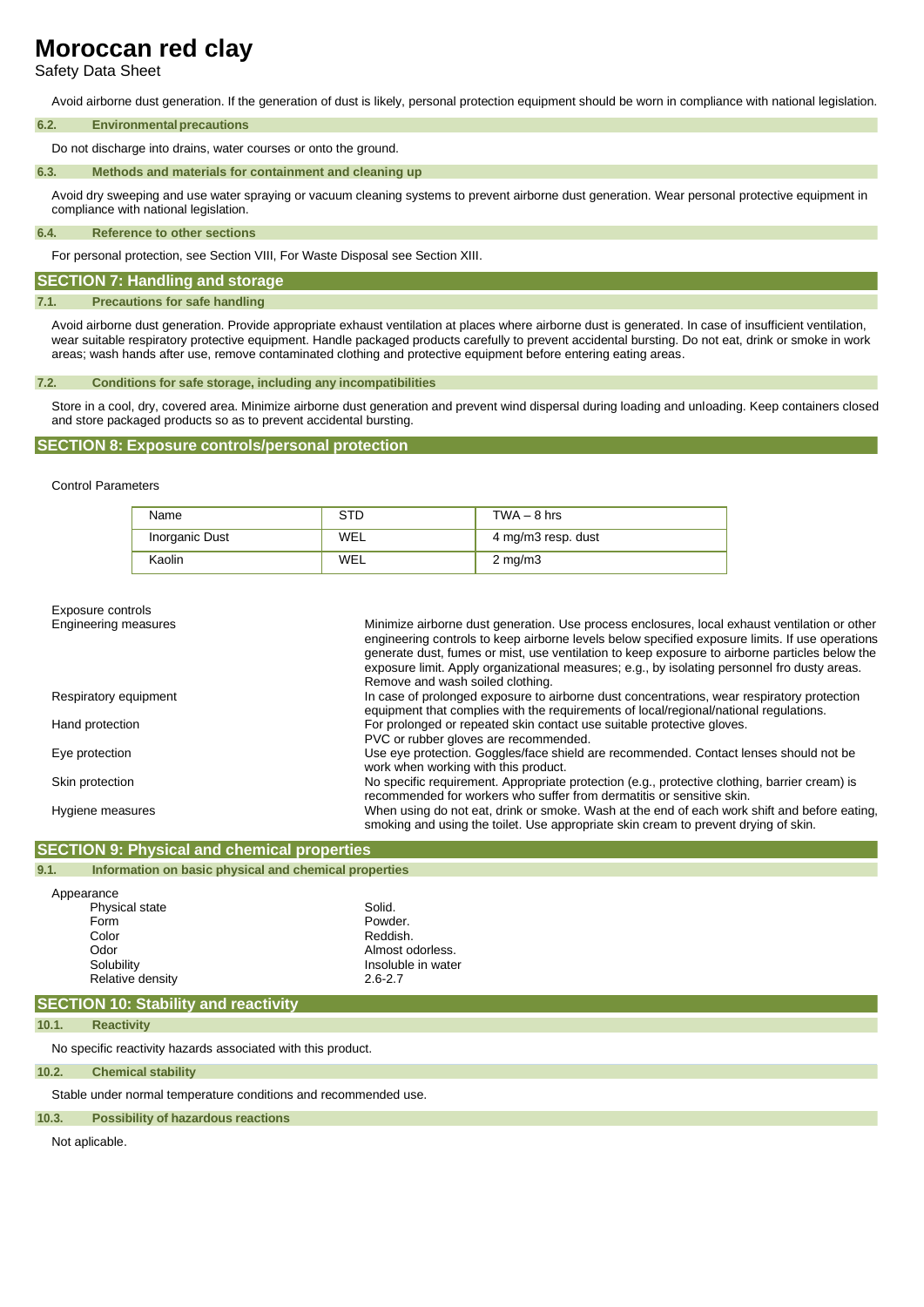## **Moroccan red clay**

Safety Data Sheet

| 10.4.                    | <b>Conditions to avoid</b>                                                               |                                                                                                                                                                                                                                                                                                                                                |  |
|--------------------------|------------------------------------------------------------------------------------------|------------------------------------------------------------------------------------------------------------------------------------------------------------------------------------------------------------------------------------------------------------------------------------------------------------------------------------------------|--|
|                          | No particular incompatibility.                                                           |                                                                                                                                                                                                                                                                                                                                                |  |
| 10.5.                    | <b>Incompatible materials</b>                                                            |                                                                                                                                                                                                                                                                                                                                                |  |
|                          | No specific, or group of materials are likely to react to produce a hazardous situation. |                                                                                                                                                                                                                                                                                                                                                |  |
| 10.6.                    | <b>Hazardous decomposition products</b>                                                  |                                                                                                                                                                                                                                                                                                                                                |  |
|                          | None under normal conditions.                                                            |                                                                                                                                                                                                                                                                                                                                                |  |
|                          | <b>SECTION 11: Toxicological information</b>                                             |                                                                                                                                                                                                                                                                                                                                                |  |
| 11.1.                    | Information on toxicological effects                                                     |                                                                                                                                                                                                                                                                                                                                                |  |
| Ingestion<br>Inhalation  | General information<br>Skin contact<br>Eye contact                                       | This product has low toxicity. Only large volumes may have adverse impact on human health.<br>No harmful effects expected in amounts likely to be ingested by accident.<br>Dust in high concentrations may irritate the respiratory system.<br>Prolonged contact may cause dryness of the skin.<br>Particles in the eyes may cause irritation. |  |
|                          | <b>SECTION 12: Ecological information</b>                                                |                                                                                                                                                                                                                                                                                                                                                |  |
| 12.1.                    | <b>Toxicity</b>                                                                          |                                                                                                                                                                                                                                                                                                                                                |  |
| LC 50, 96 hrs, fish mg/l |                                                                                          | >1000                                                                                                                                                                                                                                                                                                                                          |  |

| LC 50, 96 hrs, fish mg/l     | >1000  |
|------------------------------|--------|
| EC 50, 48 hrs. Daphnia, mg/l | > 1000 |
| IC 50, 72 hrs, Algae, mg/l   | > 1000 |

**Ecotoxicity** 

The product components are not classified as environmentally hazardous. However, this does not exclude the possibility that large or frequent spills can have a harmful or damaging effect on the environment.

| <b>Persistence and degradability</b><br>12.2. |  |
|-----------------------------------------------|--|
|-----------------------------------------------|--|

The product is not biodegradable.

#### **12.3. Bioaccumulative potential**

The product does not contain any substances expected to bioaccumulating.

#### **12.4. Mobility in soil**

The product is insoluble in water.

#### **12.5. Other adverse effects**

None known.

### **SECTION 13: Disposal considerations**

#### **13.1. General Information**

This mineral can be disposed of as a non-toxic/inactive material in approved landfill sites in accordance with local regulations. Dust formation from residues in packaging should be avoided and suitable worker protection assured. Store used packaging in enclosed receptacles. Recycling and disposal of packaging should be carried out in compliance with local regulations. The re-use of packaging is not recommended. Recycling and disposal of packaging should be carried out by an authorized waste management company.

**Waste treatment methods**

Where possible, recycling is preferable to disposal. Can be disposed of in compliance with local regulations.

### **SECTION 14: Transport information**

| <b>DOT</b>                            | Not regulated as dangerous goods.                                                                 |
|---------------------------------------|---------------------------------------------------------------------------------------------------|
| <b>IATA</b>                           | Not regulated as dangerous goods.                                                                 |
| <b>IMDG</b>                           | Not regulated as dangerous goods.                                                                 |
| Transport in bulk according to        | Not applicable. This product is a solid. Therefore, bulk and transport is governed by IMSBC code. |
| Annex II of MARPOL 73/78 the IBC Code |                                                                                                   |

## **SECTION 15: Regulatory information**

US federal regulations TSCA Section 12(b) Export Notification (40 CFR 707, Subpt. D) Not regulated US OSHA Specifically Regulated Substances (29 CFR 19190.1001-1005) Not listed. CERCLA Hazardous Substance List (40 CFR 302.4) Not listed. Superfund Amendments and Reauthorization Act of 1986 (SARA) Hazard categories **Immediate Hazard – No** Delayed Hazard – No

Fire Hazard – No